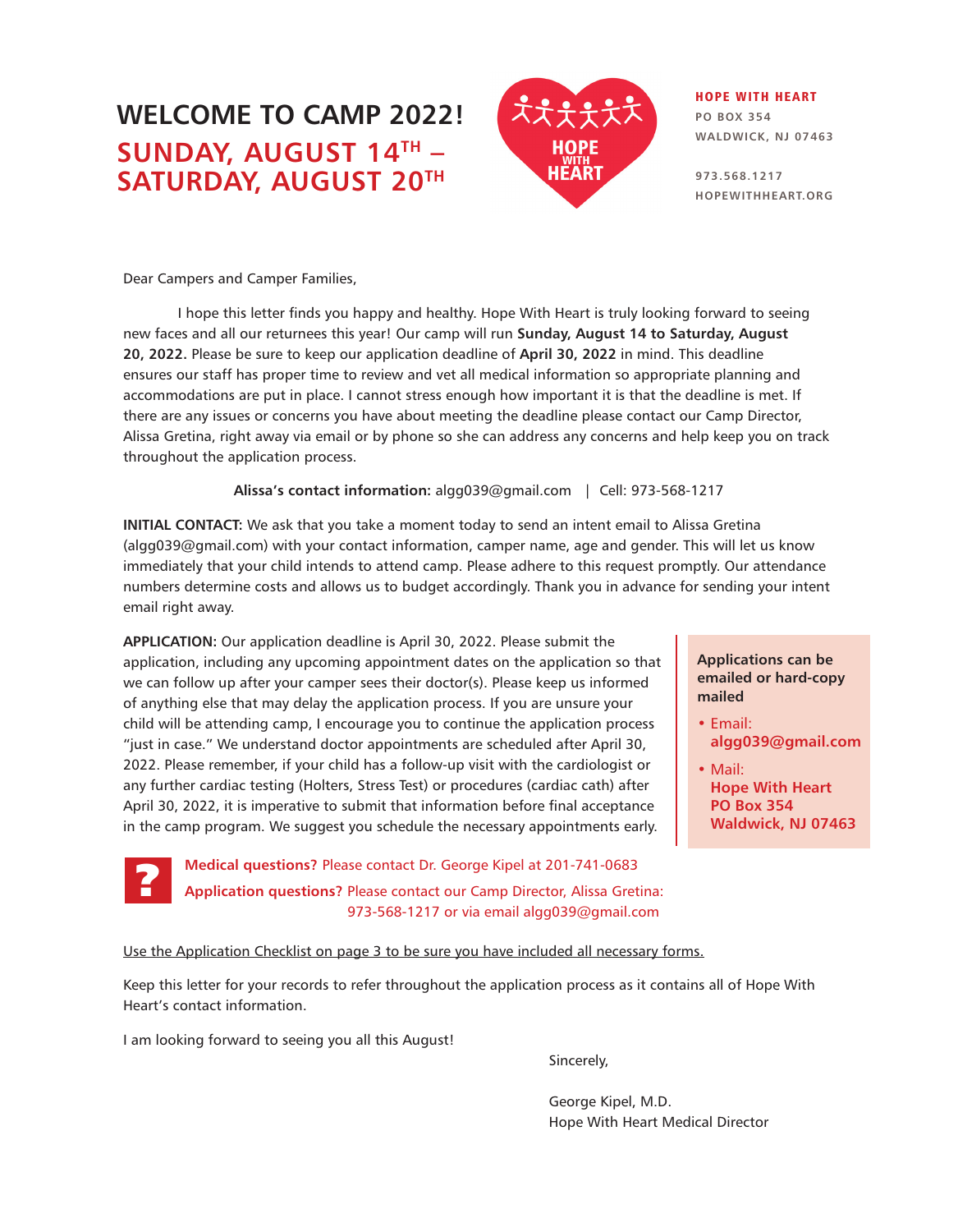## **APPLICATION PROCESS**

**HWH CAMP 2022 • SUN–SAT • AUG 14–AUG 20**



#### HOPE WITH HEART

**PO BOX 354 WALDWICK, NJ 07463**

**973.568.1217 HOPEWITHHEART.ORG**



**Email of Intent:** Send your intent to attend camp to our Camp Director, Alissa Gretina, at algg039@gmail.com



**Begin the Application:** Please start completing the application to ensure it will be submitted before April 30, 2022. It may take some time for you to gather necessary information from physicians, so please start early keeping that in mind.

The application must be completely filled out. No application will be processed without all sections being complete. When all necessary information is submitted, your application will be processed. Please type or print clearly in black or blue ink and make sure your email address is legible. We ask that you do not staple your child's application.

#### **PLEASE NOTE**

- **Tetanus should be after 08/11/15.**
- **If your child has a pacemaker you will need to include a Pacemaker Interrogation.**
- **If your child had a transplant you will need to include the last biopsy.**
- **It is your responsibility to follow-up with your physician for his/her forms.**

**Application Confirmation:** You will be notified when your application is received and again when it is approved. We will then send you directions to camp as well as a list of things to bring. We will also provide, via email, arrival times to your camper to check in. On Saturday, August 20th camper pick up is at 10:30am. Please notify us if you will be picking up your camper early. Please note the drop off and pick up times on your calendars.



3

**Medical questions?** Please contact Dr. George Kipel at 201-741-0683 **Application questions?** Please contact our Camp Director, Alissa Gretina: 973-568-1217 or via email algg039@gmail.com

Use the Application Checklist on page 4 to be sure you have included all necessary forms.

HOPE WITH HEART'S RECEIPT OF APPLICATION DOES NOT GUARANTEE A SPOT AT CAMP. ONCE ALL APPLICATION INFORMATION HAS BEEN RECEIVED AND THE CHILD IS CONSIDERED MEDICALLY APPROPRIATE TO ATTEND, WILL YOUR CHILD BE ACCEPTED TO CAMP. ALL CAMPERS MUST BE BETWEEN THE AGES OF SEVEN AND SEVENTEEN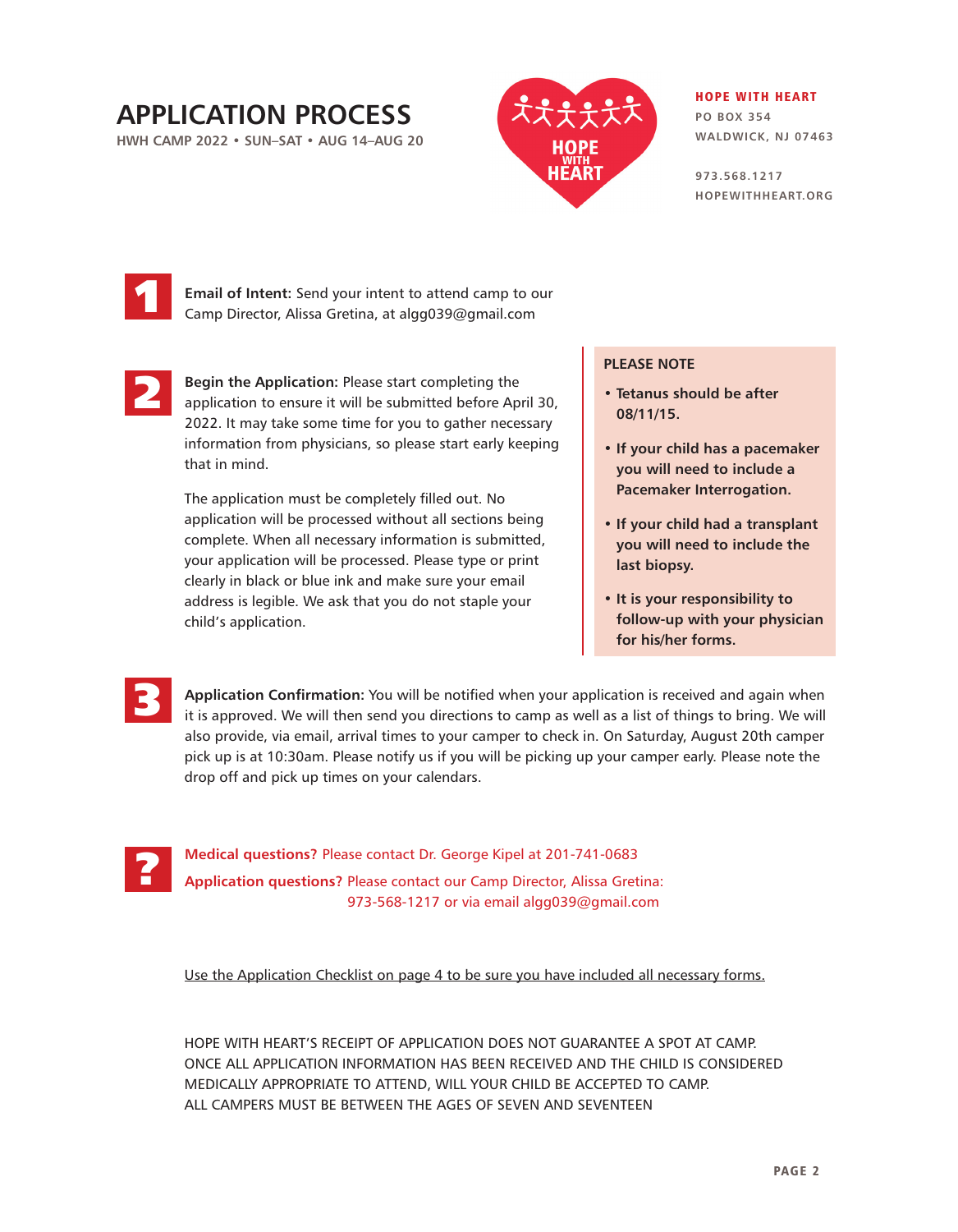## **APPLICATION CHECKLIST**

**HWH CAMP 2022 • SUN–SAT • AUG 14–AUG 20**



#### HOPE WITH HEART

**PO BOX 354 WALDWICK, NJ 07463**

**973.568.1217 HOPEWITHHEART.ORG**

| <b>FORMS IN THIS PACKET</b>                                                                                                                             |                                                                               |
|---------------------------------------------------------------------------------------------------------------------------------------------------------|-------------------------------------------------------------------------------|
| <b>Camper Personal Data Form 1</b>                                                                                                                      |                                                                               |
| <b>Camper Personal Data Form 2</b>                                                                                                                      |                                                                               |
| <b>Camper Personal Data Form 3</b>                                                                                                                      |                                                                               |
| <b>Health History Part 1</b>                                                                                                                            |                                                                               |
| <b>Health History Part 2</b>                                                                                                                            |                                                                               |
| <b>Health History Part 3</b>                                                                                                                            |                                                                               |
| <b>Medication &amp; Treatment</b>                                                                                                                       |                                                                               |
| <b>Consent Form</b>                                                                                                                                     |                                                                               |
| <b>Physician's Letter and 2-Page Physical</b><br><b>Examination Form (Must be completed</b><br>by Physician)                                            |                                                                               |
| <b>ADDITIONAL DOCUMENTS YOU'LL NEED</b><br><b>Current Immunization Record</b><br>*Tetanus must be after 8/11/2015                                       |                                                                               |
| <b>Baseline EKG</b><br>*Performed after 1/1/2022                                                                                                        |                                                                               |
| The last follow-up letter from the<br>cardiologist dated after 3/1/2022                                                                                 |                                                                               |
| Copy of medical insurance card<br>(front & back)                                                                                                        | <b>Medical questions?</b><br>Please contact<br>Dr. George Kipel               |
| Two recent photos of your camper<br>taken in 2022                                                                                                       | at 201-741-0683<br><b>Application questions?</b><br>Please contact            |
| *Pacemakers only: Pacemaker/Defibrillator<br>Interrogation dated after 3/1/2022<br>Please plan to send the transmission box<br>with your child to camp. | our Camp Director,<br>Alissa Gretina:<br>973-568-1217 or<br>algg039@gmail.com |
| <i>*Transplant only: Last biopsy</i>                                                                                                                    |                                                                               |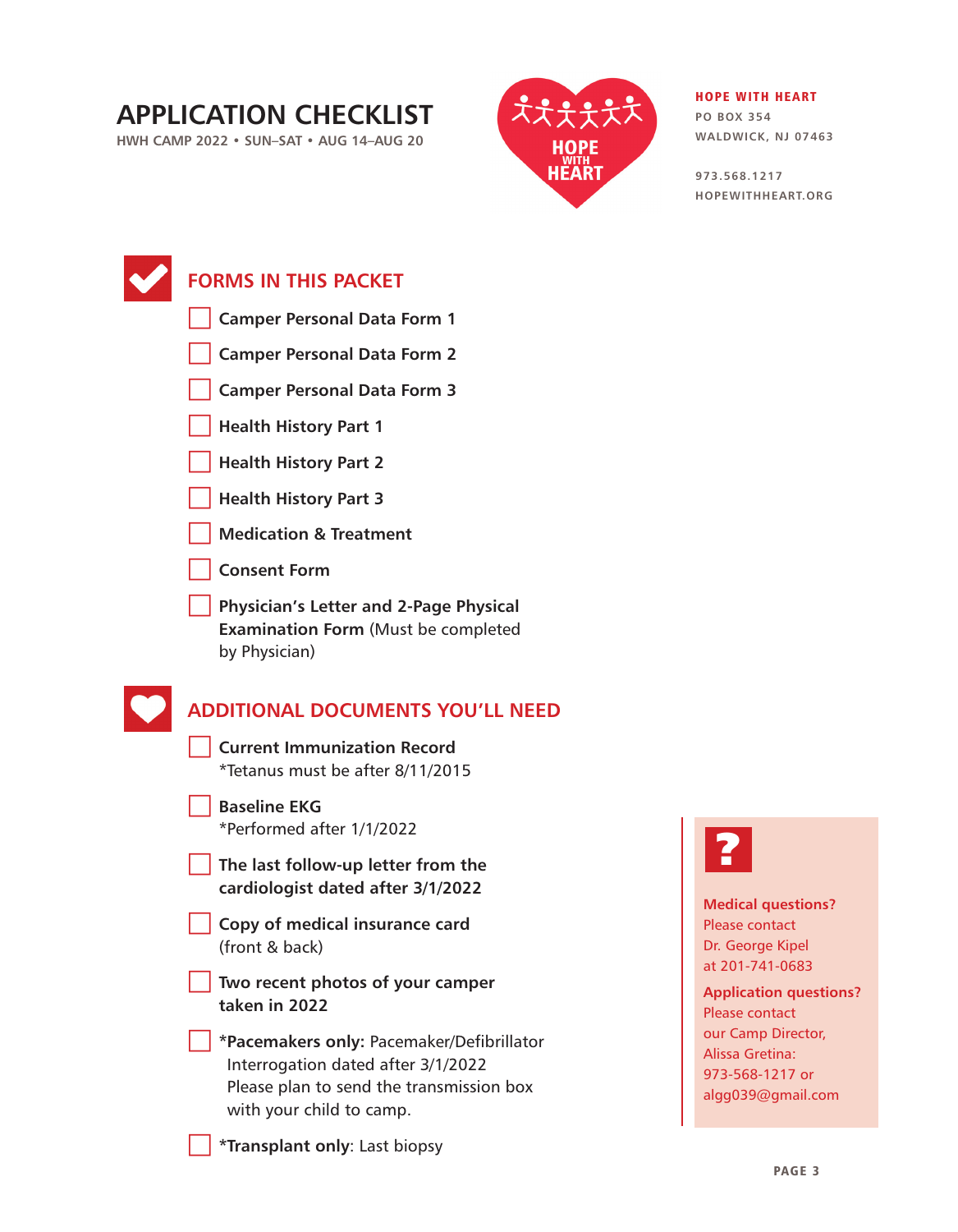| PERSONAL DATA FORM 1<br>HWH CAMP 2022 · SUN-SAT · AUG 14-AUG 20                                                                                                                                                                          | <b>HOPE WITH HEART</b><br><b>PO BOX 354</b><br>WALDWICK, NJ 07463<br>973.568.1217<br>HOPEWITHHEART.ORG |
|------------------------------------------------------------------------------------------------------------------------------------------------------------------------------------------------------------------------------------------|--------------------------------------------------------------------------------------------------------|
| $\vert$ No (we can't wait to welcome you!) $\vert$ YES (we can't wait to see you again!)<br><b>Returning Camper?</b><br>Date of Birth: ______ / _____ / _____ Age on first day of camp (August 14, 2022): ______________                 |                                                                                                        |
|                                                                                                                                                                                                                                          |                                                                                                        |
| ,我们也不能在这里的人,我们也不能在这里的人,我们也不能在这里的人,我们也不能在这里的人,我们也不能在这里的人,我们也不能在这里的人,我们也不能在这里的人,我们也                                                                                                                                                        |                                                                                                        |
| 2. Are there any special needs that we need to be aware of (i.e. wheelchair accessibility, etc)?                                                                                                                                         |                                                                                                        |
| 3. Please check any of the following that apply to the camper:<br>Defibrillator<br>Pacemaker<br><b>Heart Transplant</b>                                                                                                                  | Please choose a<br>t-shirt size for your<br>camper (circle one):<br>• YOUTH                            |
| 4. Please check any of the following for which you consent to our medical<br>staff administering to your camper in the dosage for his/her weight:<br>Motrin<br>Tylenol (acetaminophen)<br>Pepto-Bismol<br>Benadryl<br>Delsyn Cough Syrup | <b>X-Small</b><br><b>Small</b><br><b>Medium</b><br>Large<br>• ADULT<br>Small<br><b>Medium</b>          |
| 5. If your child has attended other camps, please list them here with<br>year attended:                                                                                                                                                  | Large<br><b>X-Large</b><br><b>XX-Large</b>                                                             |

 $\mathcal{L}_\mathcal{L} = \{ \mathcal{L}_\mathcal{L} = \{ \mathcal{L}_\mathcal{L} = \{ \mathcal{L}_\mathcal{L} = \{ \mathcal{L}_\mathcal{L} = \{ \mathcal{L}_\mathcal{L} = \{ \mathcal{L}_\mathcal{L} = \{ \mathcal{L}_\mathcal{L} = \{ \mathcal{L}_\mathcal{L} = \{ \mathcal{L}_\mathcal{L} = \{ \mathcal{L}_\mathcal{L} = \{ \mathcal{L}_\mathcal{L} = \{ \mathcal{L}_\mathcal{L} = \{ \mathcal{L}_\mathcal{L} = \{ \mathcal{L}_\mathcal{$ 

 $\mathcal{L}_\mathcal{L} = \{ \mathcal{L}_\mathcal{L} = \{ \mathcal{L}_\mathcal{L} = \{ \mathcal{L}_\mathcal{L} = \{ \mathcal{L}_\mathcal{L} = \{ \mathcal{L}_\mathcal{L} = \{ \mathcal{L}_\mathcal{L} = \{ \mathcal{L}_\mathcal{L} = \{ \mathcal{L}_\mathcal{L} = \{ \mathcal{L}_\mathcal{L} = \{ \mathcal{L}_\mathcal{L} = \{ \mathcal{L}_\mathcal{L} = \{ \mathcal{L}_\mathcal{L} = \{ \mathcal{L}_\mathcal{L} = \{ \mathcal{L}_\mathcal{$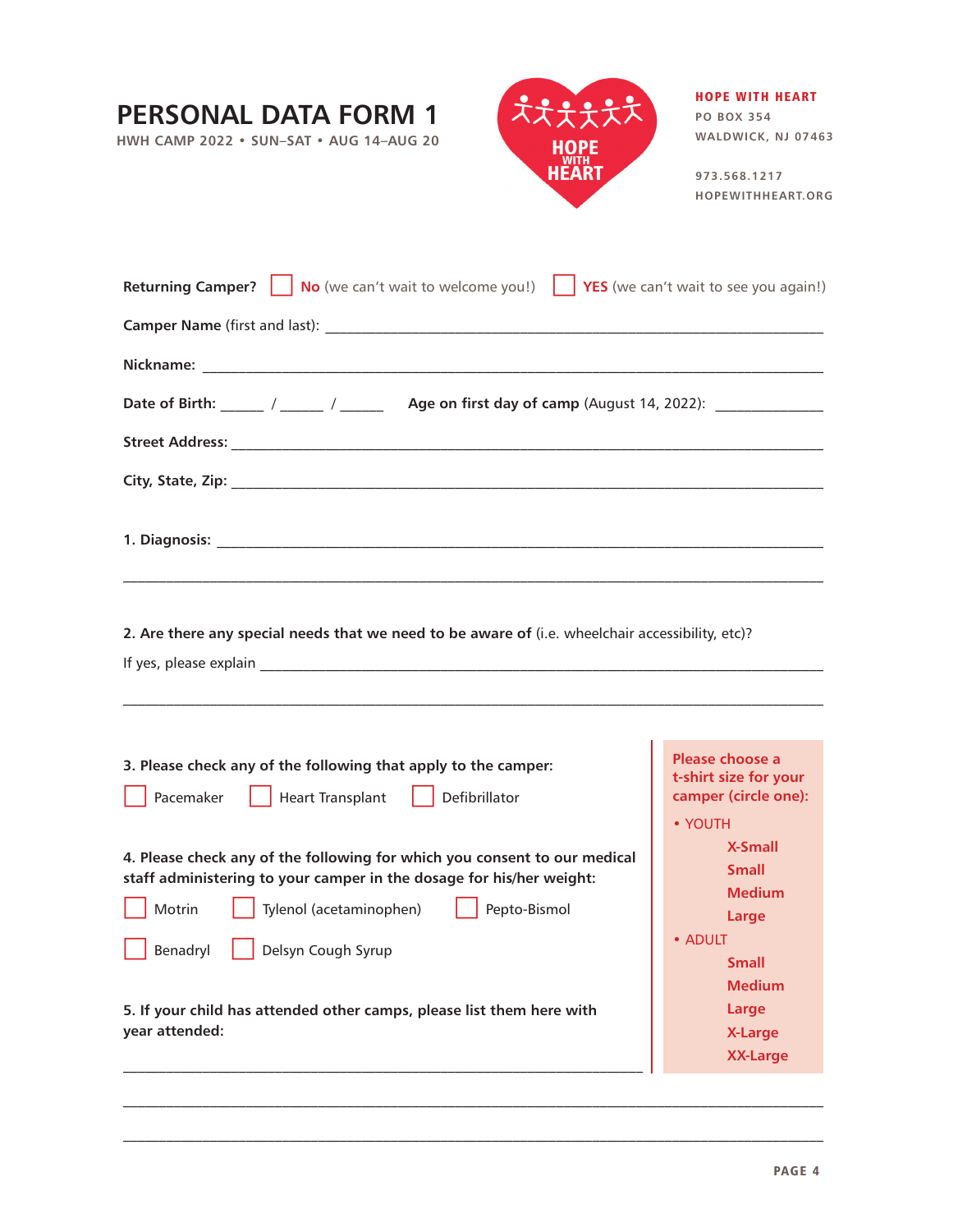# **PERSONAL DATA FORM 2**

**HWH CAMP 2022 • SUN–SAT • AUG 14–AUG 20**



#### HOPE WITH HEART **PO BOX 354**

**WALDWICK, NJ 07463**

**973.568.1217 HOPEWITHHEART.ORG**

**Camper Name** (first and last): \_\_\_\_\_\_\_\_\_\_\_\_\_\_\_\_\_\_\_\_\_\_\_\_\_\_\_\_\_\_\_\_\_\_\_\_\_\_\_\_\_\_\_\_\_\_\_\_\_\_\_\_\_\_\_\_\_\_\_\_\_\_\_\_\_\_\_\_\_

### **PARENT / GUARDIAN INFORMATION**

| <b>PHONE NUMBERS</b> |  |  |  |
|----------------------|--|--|--|
|                      |  |  |  |
|                      |  |  |  |
|                      |  |  |  |

**Email Address:** \_\_\_\_\_\_\_\_\_\_\_\_\_\_\_\_\_\_\_\_\_\_\_\_\_\_\_\_\_\_\_\_\_\_\_\_\_\_\_\_\_\_\_\_\_\_\_\_\_\_\_\_\_\_\_\_\_\_\_\_\_\_\_\_\_\_\_\_\_\_\_\_\_\_\_\_\_\_\_\_\_\_

### **IF A PARENT / GUARDIAN IS NOT AVAILABLE IN CASE OF AN EMERGENCY, PLEASE NOTIFY:**

EMERGENCY CONTACTS MUST BE 21 YEARS OF AGE OR OLDER

| <b>OR</b> |  |  |
|-----------|--|--|
|           |  |  |
|           |  |  |
|           |  |  |
|           |  |  |
|           |  |  |
|           |  |  |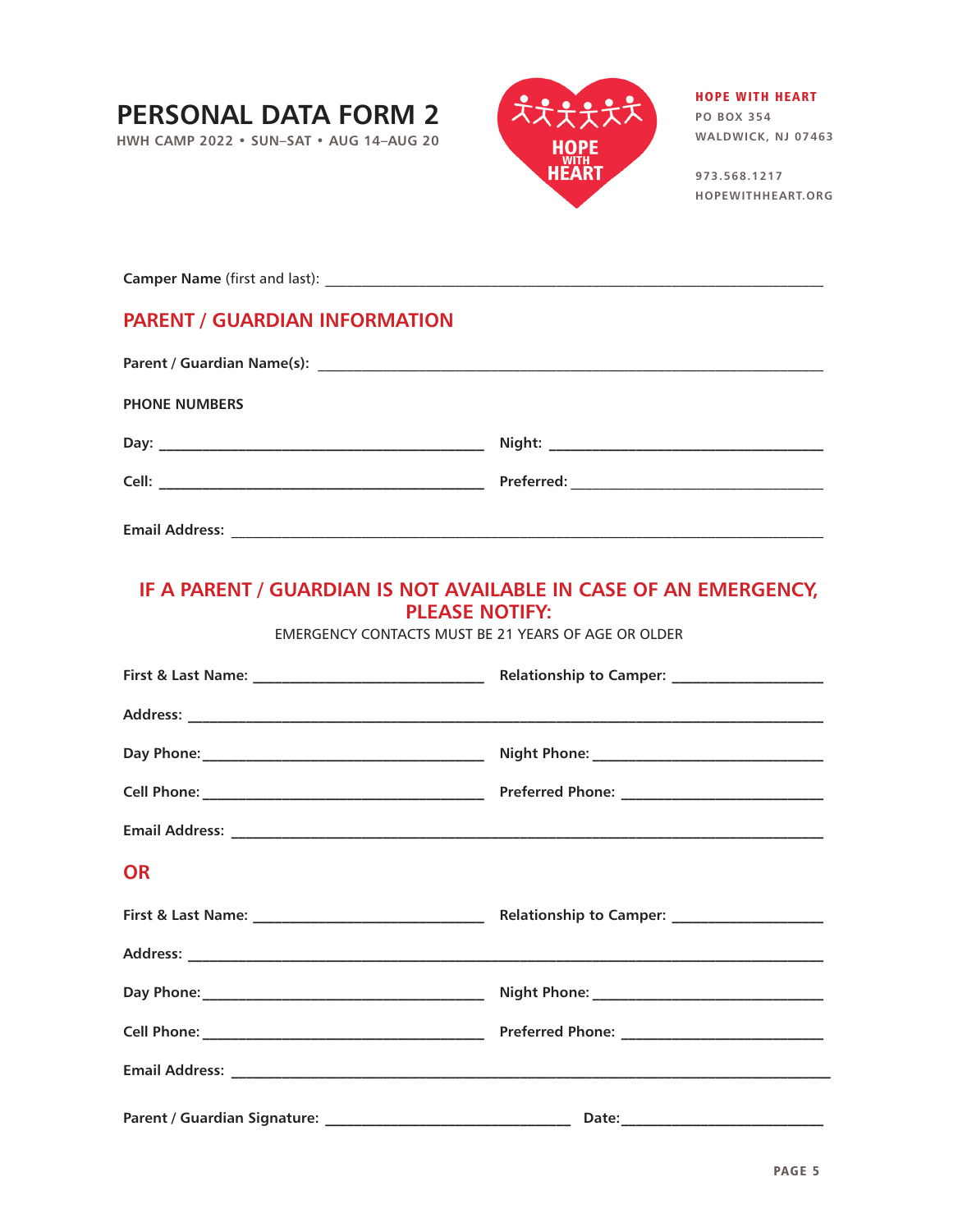# **PERSONAL DATA FORM 3**

**HWH CAMP 2022 • SUN–SAT • AUG 14–AUG 20**



## HOPE WITH HEART

**PO BOX 354 WALDWICK, NJ 07463**

**973.568.1217 HOPEWITHHEART.ORG**

**Camper Name** (first and last):

### **PEDIATRIC CARDIOLOGIST**

| <b>Street Address:</b> |      |  |  |
|------------------------|------|--|--|
|                        |      |  |  |
| Phone:                 | Fax: |  |  |

### **PRIMARY PEDIATRICIAN**

| <b>Pediatrician Name:</b> |      |  |
|---------------------------|------|--|
| <b>Street Address:</b>    |      |  |
| City, State, Zip:         |      |  |
| Phone:                    | Fax: |  |

### **HEALTH INSURANCE INFORMATION**

| Policy Holder's Name: Names                                                                                                                                                                                                          |             |  |  |
|--------------------------------------------------------------------------------------------------------------------------------------------------------------------------------------------------------------------------------------|-------------|--|--|
| <b>Health Insurance Company:</b>                                                                                                                                                                                                     |             |  |  |
| Policy $#$ :                                                                                                                                                                                                                         | Group $#$ : |  |  |
| <b>DESPITE SERVING PREASE ATTACK AND PLACE SERVING PREASE ATTACK PREASE PREASE PREASE PREASE PREASE PREASE PREASE PREASE PREASE PREASE PREASE PREASE PREASE PREASE PREASE PREASE PREASE PREASE PREASE PREASE PREASE PREASE PREAS</b> |             |  |  |

### **UPCOMING APPOINTMENTS**

Date of camper's next doctor's appointment(s), if after 4/30/2022:

**It is your responsibility to return this application complete with all attachments. Please follow up with your physician to ensure the physical exam and any follow up letters have been completed and sent in. Your child may not be eligible for camp if the application is received after the final due date of April 30, 2022. We must hear from camper families on any issues regarding the deadline as soon as they arise. Thank you for your cooperation.**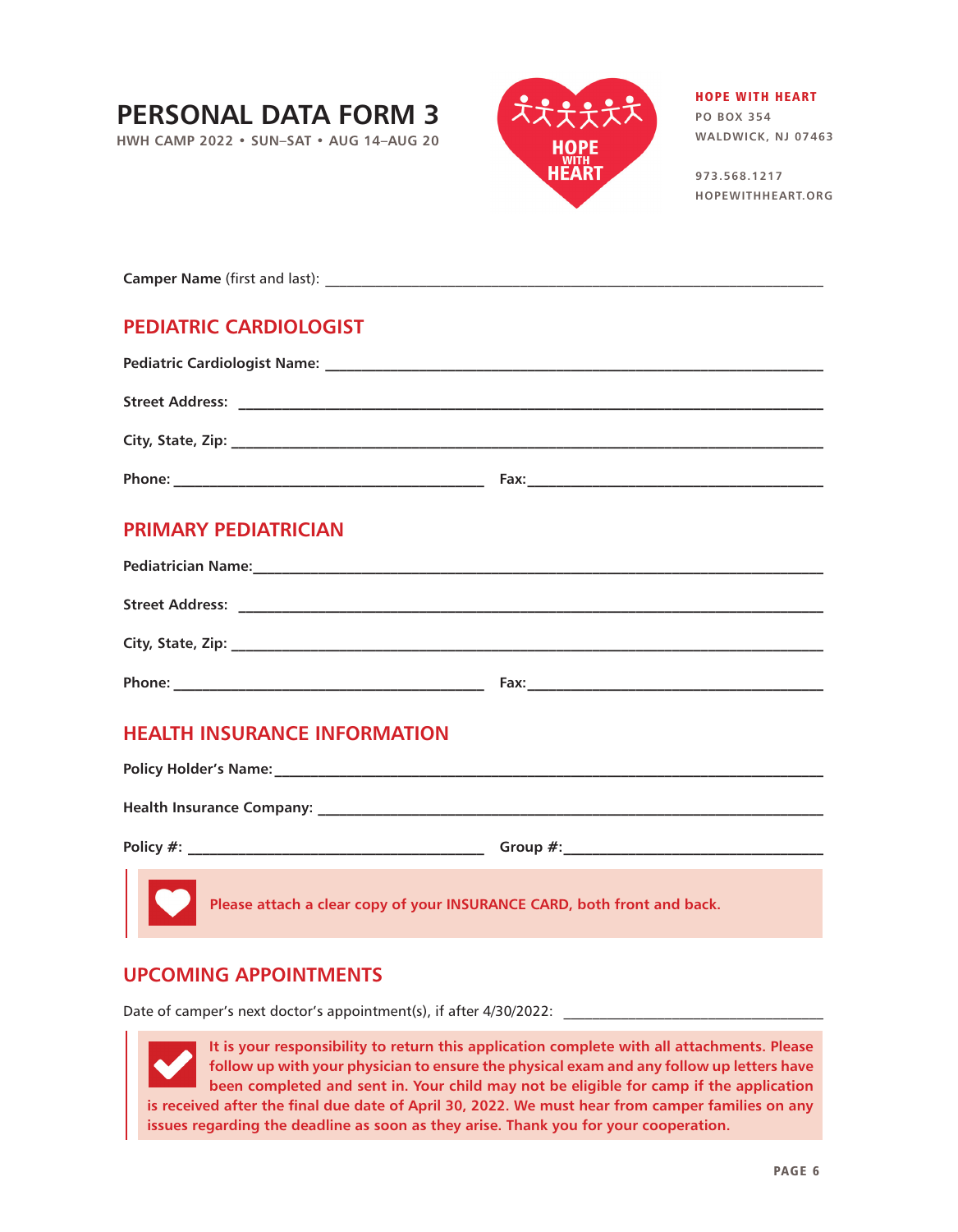## **HEALTH HISTORY FORM 1**

**HWH CAMP 2022 • SUN–SAT • AUG 14–AUG 20**



HOPE WITH HEART **PO BOX 354** 

**WALDWICK, NJ 07463**

**973.568.1217 HOPEWITHHEART.ORG**

**Camper Name** (first and last): \_\_\_\_\_\_\_\_\_\_\_\_\_\_\_\_\_\_\_\_\_\_\_\_\_\_\_\_\_\_\_\_\_\_\_\_\_\_\_\_\_\_\_\_\_\_\_\_\_\_\_\_\_\_\_\_\_\_\_\_\_\_\_\_\_\_\_\_\_

**1. Diagnosis:** \_\_\_\_\_\_\_\_\_\_\_\_\_\_\_\_\_\_\_\_\_\_\_\_\_\_\_\_\_\_\_\_\_\_\_\_\_\_\_\_\_\_\_\_\_\_\_\_\_\_\_\_\_\_\_\_\_\_\_\_\_\_\_\_\_\_\_\_\_\_\_\_\_\_\_\_\_\_\_\_\_\_\_\_

**2. Heart Surgery or Procedures** (please include type and dates):

**3. Does your camper have any of the following?** (please explain and include dates where applicable):

| NO I YES |
|----------|
|          |
|          |
|          |
|          |
|          |
|          |
|          |
|          |
|          |
|          |
|          |
|          |
|          |

**Please attach a clear copy of your child's up-to-date IMMUNIZATION RECORD.**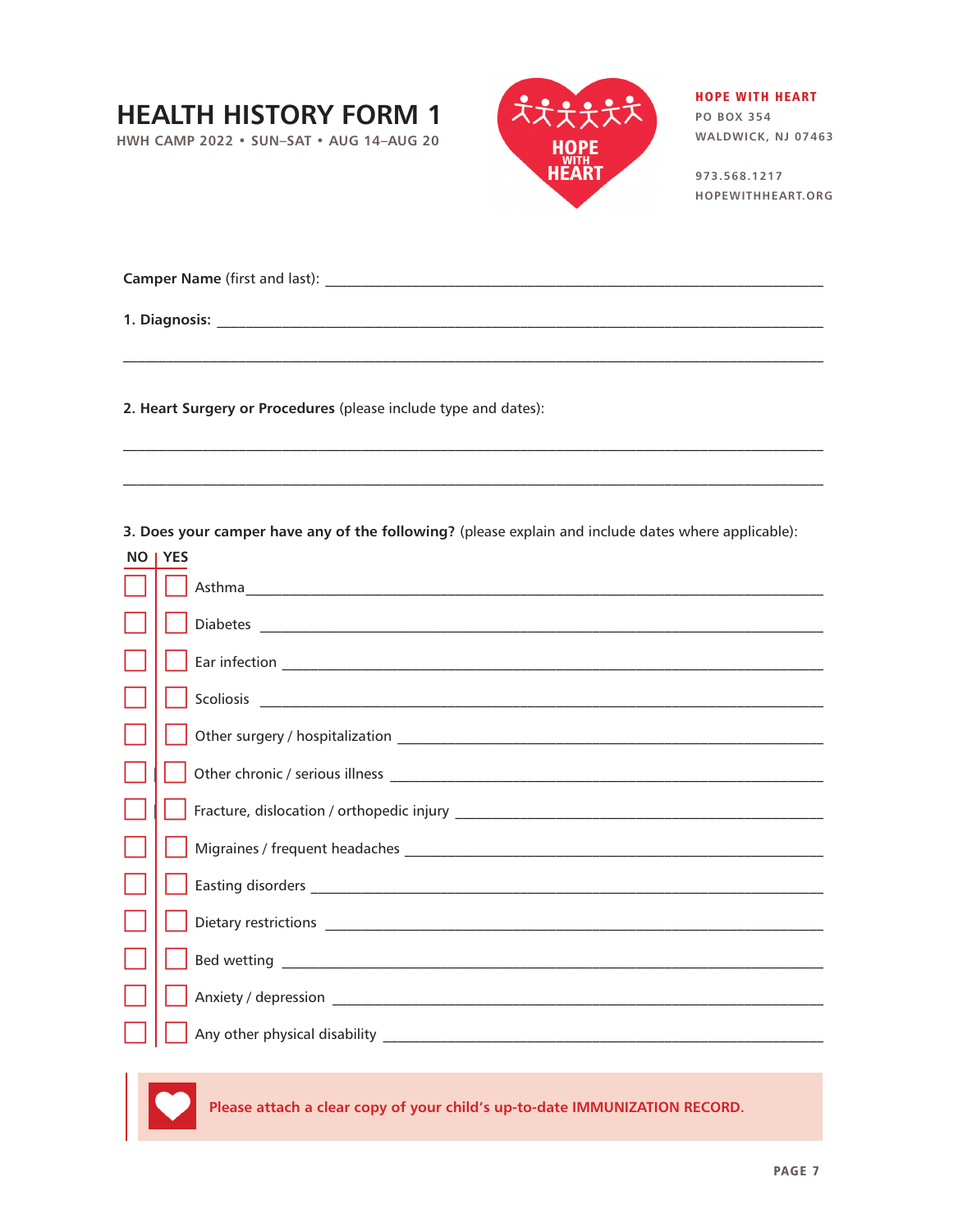## **HEALTH HISTORY FORM 2**

**HWH CAMP 2022 • SUN–SAT • AUG 14–AUG 20**



#### HOPE WITH HEART **PO BOX 354**

**WALDWICK, NJ 07463**

**973.568.1217 HOPEWITHHEART.ORG**

|  | NO   YES              |                                                                                                                       |  |
|--|-----------------------|-----------------------------------------------------------------------------------------------------------------------|--|
|  | Seizures?             | If yes, are they under control with medication? ________________________________                                      |  |
|  |                       |                                                                                                                       |  |
|  |                       |                                                                                                                       |  |
|  |                       |                                                                                                                       |  |
|  |                       | <u> 1989 - Johann Stoff, deutscher Stoff, der Stoff, der Stoff, der Stoff, der Stoff, der Stoff, der Stoff, der S</u> |  |
|  |                       | <b>ALLERGIES</b> (attach a separate sheet if necessary)                                                               |  |
|  | Medication(s)?        |                                                                                                                       |  |
|  |                       |                                                                                                                       |  |
|  |                       |                                                                                                                       |  |
|  | <b>Environmental?</b> |                                                                                                                       |  |
|  |                       |                                                                                                                       |  |
|  |                       |                                                                                                                       |  |
|  | Food(s)?              |                                                                                                                       |  |
|  |                       |                                                                                                                       |  |
|  |                       |                                                                                                                       |  |
|  | <b>Bee sting?</b>     |                                                                                                                       |  |
|  |                       |                                                                                                                       |  |
|  |                       | <b>MENSTRAL HISTORY</b> (if applicable)                                                                               |  |
|  |                       |                                                                                                                       |  |
|  |                       |                                                                                                                       |  |
|  |                       |                                                                                                                       |  |
|  |                       |                                                                                                                       |  |

Treatment: \_\_\_\_\_\_\_\_\_\_\_\_\_\_\_\_\_\_\_\_\_\_\_\_\_\_\_\_\_\_\_\_\_\_\_\_\_\_\_\_\_\_\_\_\_\_\_\_\_\_\_\_\_\_\_\_\_\_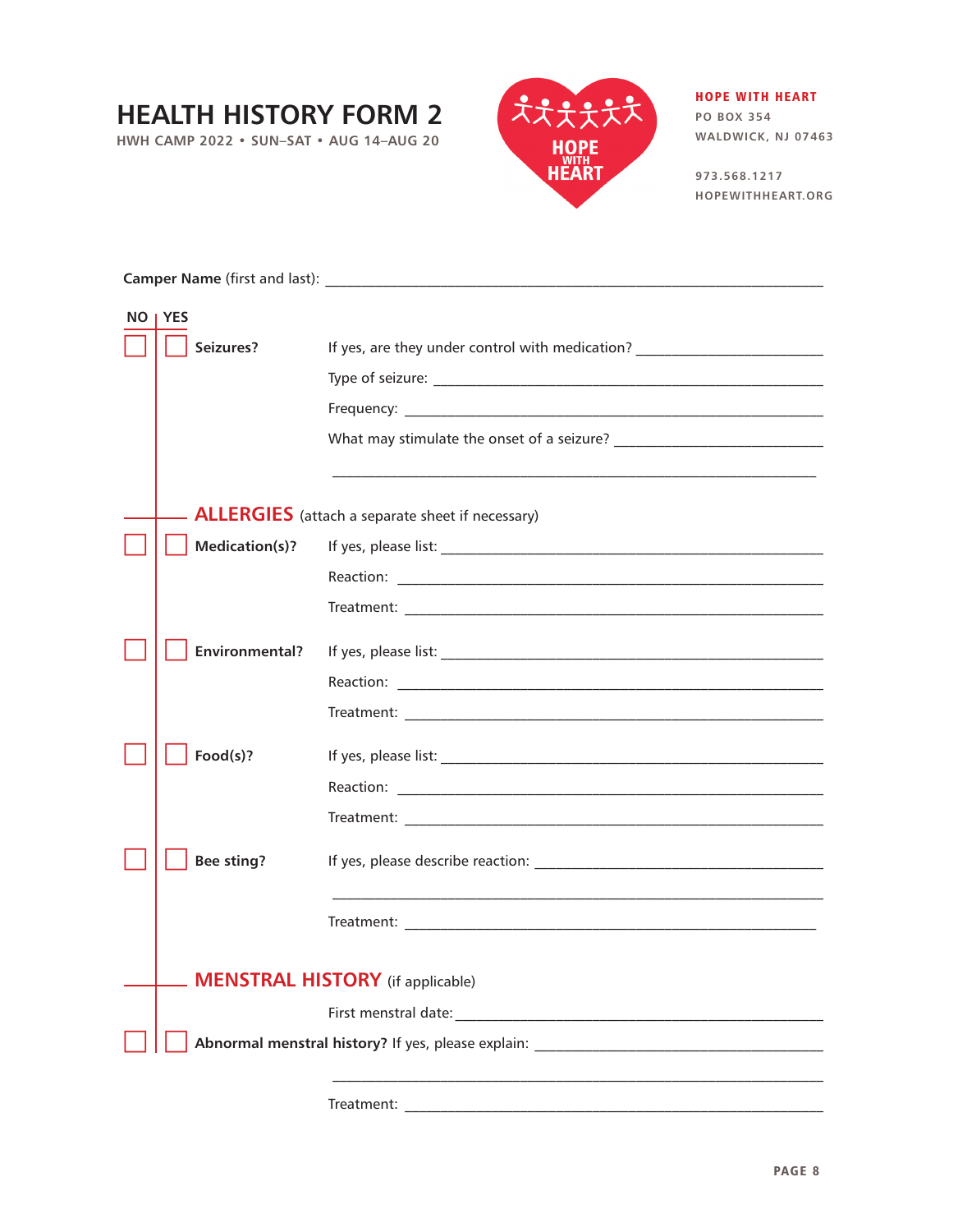## **HEALTH HISTORY FORM 3**

**HWH CAMP 2022 • SUN–SAT • AUG 14–AUG 20**



HOPE WITH HEART **PO BOX 354** 

**WALDWICK, NJ 07463**

**973.568.1217 HOPEWITHHEART.ORG**

| Camper Name (first and last): |                              |                                                                                                                                                                                                                                |  |
|-------------------------------|------------------------------|--------------------------------------------------------------------------------------------------------------------------------------------------------------------------------------------------------------------------------|--|
|                               | NO   YES                     |                                                                                                                                                                                                                                |  |
|                               |                              | Learning disabilities? (i.e. ADD, ADHD, Perceptual Impairment, etc.)                                                                                                                                                           |  |
|                               |                              | If yes, please explain: The same state of the state of the state of the state of the state of the state of the                                                                                                                 |  |
|                               |                              |                                                                                                                                                                                                                                |  |
|                               |                              |                                                                                                                                                                                                                                |  |
|                               | <b>Emotional problems?</b>   | (Has the camper displayed and/or been treated for emotional issues?)                                                                                                                                                           |  |
|                               |                              | If yes, please provide detail, treatment, and suggestions for successfully                                                                                                                                                     |  |
|                               |                              | managing the situation: The state of the state of the state of the state of the state of the state of the state of the state of the state of the state of the state of the state of the state of the state of the state of the |  |
|                               |                              |                                                                                                                                                                                                                                |  |
|                               |                              |                                                                                                                                                                                                                                |  |
|                               |                              | Behavioral problems? (Has the camper displayed and/or been treated for behavioral issues?)                                                                                                                                     |  |
|                               |                              | If yes, please provide detail, treatment, and suggestions for successfully                                                                                                                                                     |  |
|                               |                              |                                                                                                                                                                                                                                |  |
|                               |                              |                                                                                                                                                                                                                                |  |
|                               |                              |                                                                                                                                                                                                                                |  |
|                               | <b>Physical limitations?</b> | (Do you anticipate any problems with your child meeting his/her<br>own physical needs?)                                                                                                                                        |  |
|                               |                              |                                                                                                                                                                                                                                |  |
|                               |                              |                                                                                                                                                                                                                                |  |
|                               |                              |                                                                                                                                                                                                                                |  |
|                               |                              |                                                                                                                                                                                                                                |  |
|                               |                              | Additional conditions? (Please share any other conditions not already listed)*                                                                                                                                                 |  |
|                               |                              | If yes, please provide detail and treatment:                                                                                                                                                                                   |  |
|                               |                              |                                                                                                                                                                                                                                |  |
|                               |                              |                                                                                                                                                                                                                                |  |

\*Submit last follow up letter from the treating specialist along with this application (i.e. Pulmonologist, Allergist, etc.)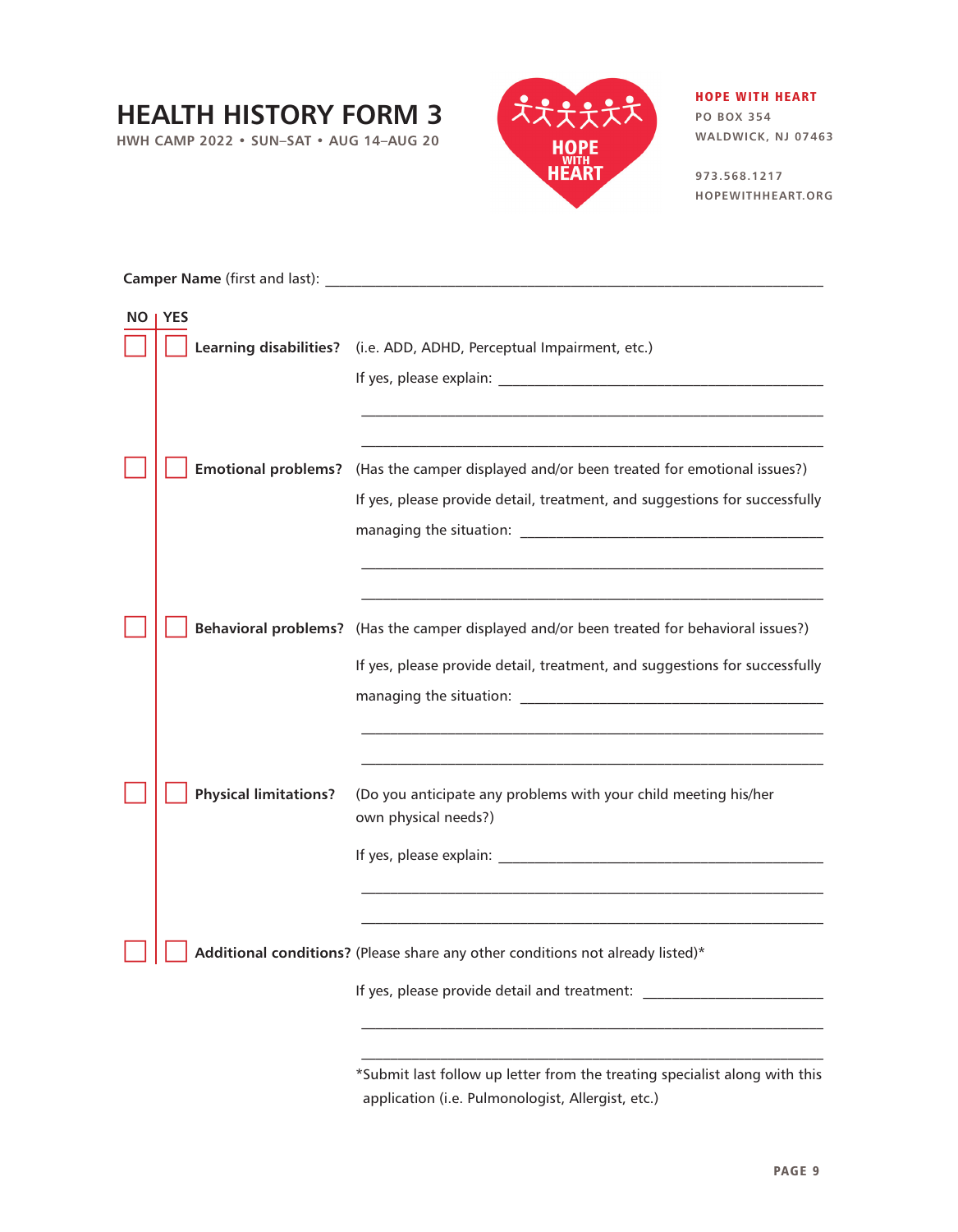## **MEDICATION & TREATMENT**

**HWH CAMP 2022 • SUN–SAT • AUG 14–AUG 20**

(attach a separate sheet if necessary)



#### HOPE WITH HEART

**PO BOX 354 WALDWICK, NJ 07463**

**973.568.1217 HOPEWITHHEART.ORG**

**Camper Name** (first and last): \_\_\_\_\_\_\_\_\_\_\_\_\_\_\_\_\_\_\_\_\_\_\_\_\_\_\_\_\_\_\_\_\_\_\_\_\_\_\_\_\_\_\_\_\_\_\_\_\_\_\_\_\_\_\_\_\_\_\_\_\_\_\_\_\_\_\_\_\_

| <b>NAME OF MEDICATION(S)</b> | <b>AMOUNT OF</b><br><b>DOSAGE</b> | <b>NUMBER OF</b><br><b>TIMES PER DAY</b> | <b>EXACT TIME OF</b><br><b>ADMINISTRATION</b> |
|------------------------------|-----------------------------------|------------------------------------------|-----------------------------------------------|
|                              |                                   |                                          |                                               |
|                              |                                   |                                          |                                               |
|                              |                                   |                                          |                                               |
|                              |                                   |                                          |                                               |
|                              |                                   |                                          |                                               |
|                              |                                   |                                          |                                               |
|                              |                                   |                                          |                                               |
|                              |                                   |                                          |                                               |
|                              |                                   |                                          |                                               |
|                              |                                   |                                          |                                               |

**\_\_\_\_\_\_\_\_\_\_\_\_\_\_\_\_\_\_\_\_\_\_\_\_\_\_\_\_\_\_\_\_\_\_\_\_\_\_\_\_\_\_\_\_\_\_\_\_\_\_\_\_\_\_\_\_\_\_\_\_\_\_\_\_\_\_\_\_\_\_\_\_\_\_\_\_\_\_\_\_\_\_\_\_\_\_\_\_\_\_\_\_\_\_\_\_\_**

**\_\_\_\_\_\_\_\_\_\_\_\_\_\_\_\_\_\_\_\_\_\_\_\_\_\_\_\_\_\_\_\_\_\_\_\_\_\_\_\_\_\_\_\_\_\_\_\_\_\_\_\_\_\_\_\_\_\_\_\_\_\_\_\_\_\_\_\_\_\_\_\_\_\_\_\_\_\_\_\_\_\_\_\_\_\_\_\_\_\_\_\_\_\_\_\_\_**

**\_\_\_\_\_\_\_\_\_\_\_\_\_\_\_\_\_\_\_\_\_\_\_\_\_\_\_\_\_\_\_\_\_\_\_\_\_\_\_\_\_\_\_\_\_\_\_\_\_\_\_\_\_\_\_\_\_\_\_\_\_\_\_\_\_\_\_\_\_\_\_\_\_\_\_\_\_\_\_\_\_\_\_\_\_\_\_\_\_\_\_\_\_\_\_\_\_**

**\_\_\_\_\_\_\_\_\_\_\_\_\_\_\_\_\_\_\_\_\_\_\_\_\_\_\_\_\_\_\_\_\_\_\_\_\_\_\_\_\_\_\_\_\_\_\_\_\_\_\_\_\_\_\_\_\_\_\_\_\_\_\_\_\_\_\_\_\_\_\_\_\_\_\_\_\_\_\_\_\_\_\_\_\_\_\_\_\_\_\_\_\_\_\_\_\_**

**Please describe if your camper has any problems taking medication: \_\_\_\_\_\_\_\_\_\_\_\_\_\_\_\_\_\_\_\_\_\_\_\_\_\_\_\_\_\_\_**

**Please share special instructions for giving medication and be VERY specific:\_\_\_\_\_\_\_\_\_\_\_\_\_\_\_\_\_\_\_\_\_\_\_\_**

**Please share any other pertinent information the camp nurse should know: \_\_\_\_\_\_\_\_\_\_\_\_\_\_\_\_\_\_\_\_\_\_\_\_**

**All medications must be accompanied by ORIGINAL PRESCRIPTION BOTTLES. It is helpful if you provide your child's medication separated in a weekly box, with extras in original bottles. If there is any change in your child's medical status or medication after submitting this application, the camp nurse must be notified in writing.**

#### **PARENT / GUARDIAN SIGNATURE**

**Parent / Guardian Signature: \_\_\_\_\_\_\_\_\_\_\_\_\_\_\_\_\_\_\_\_\_\_\_\_\_\_\_\_\_\_\_\_\_\_ Date:\_\_\_\_\_\_\_\_\_\_\_\_\_\_\_\_\_\_\_\_\_\_\_\_\_\_\_\_**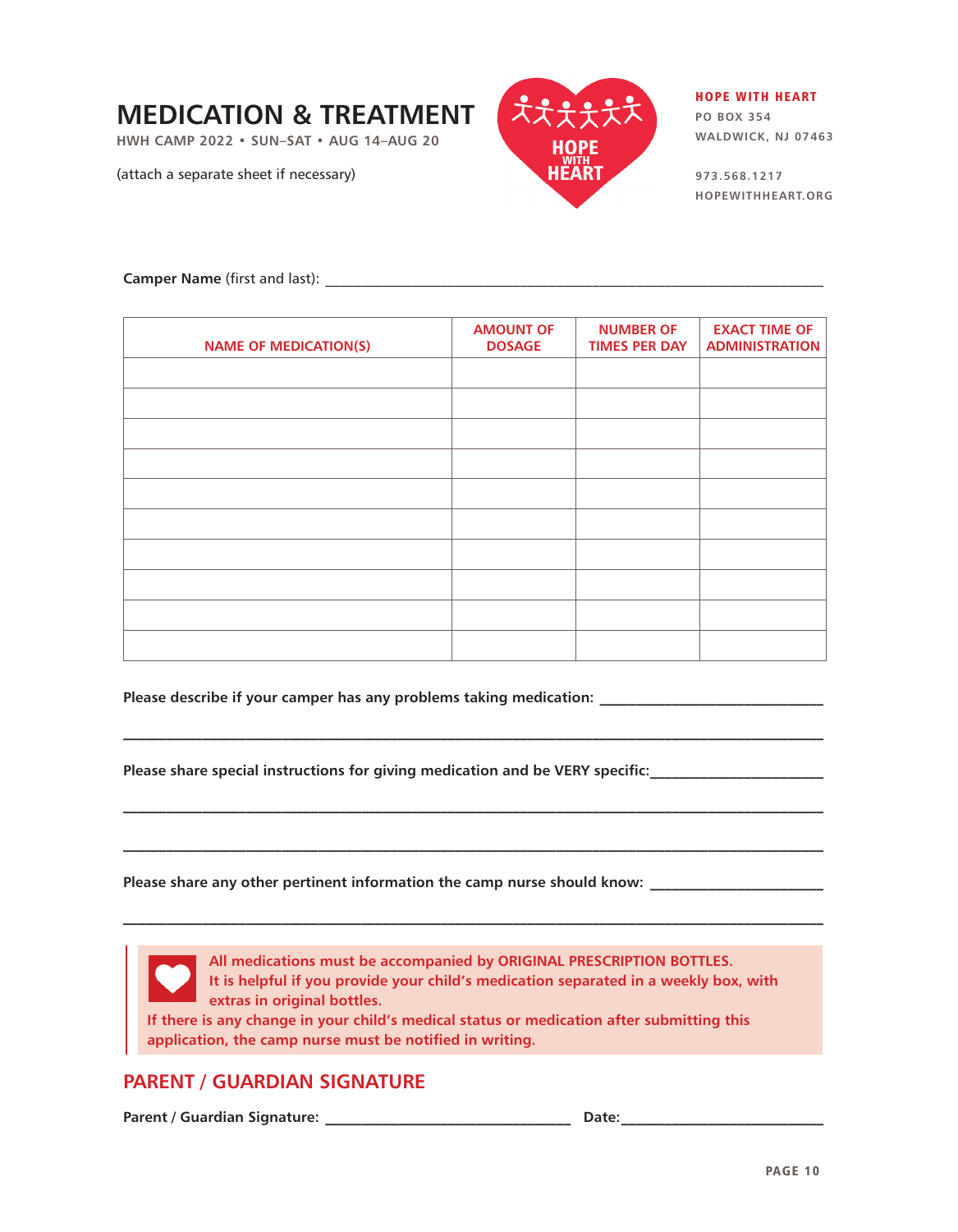## **2022 CONSENT FORM**

**HWH CAMP 2022 • SUN–SAT • AUG 14–AUG 20**



#### HOPE WITH HEART **PO BOX 354**

**WALDWICK, NJ 07463**

**973.568.1217 HOPEWITHHEART.ORG**

### **PARENT AUTHORIZATION**

| I authorize my child,                                                                             | , to attend Hope With |
|---------------------------------------------------------------------------------------------------|-----------------------|
| Heart's 2022 camp program from August 14, 2022 to August 20, 2022. I also authorize the taking of |                       |
| photographs and videos, which may be used for publicity or posting pictures to www.hopewithheart. |                       |
| org and/or Hope With Heart's social media sites. No full names or locations are posted on social  |                       |
| media.                                                                                            |                       |
|                                                                                                   |                       |

| Parent / Guardian Signature: |       |  |
|------------------------------|-------|--|
| <b>Relationship:</b>         | Date: |  |

### **HOLD HARMLESS AGREEMENT**

**I, \_\_\_\_\_\_\_\_\_\_\_\_\_\_\_\_\_\_\_\_\_\_\_\_\_\_\_\_\_\_\_\_\_\_, agree to save, protect, indemnify, defend, and hold harmless the Hope With Heart organization and Happiness is Camping, their employees and volunteers against any loss, damage or expense by reason of any suits, claims, demands, judgments, and any other causes of action associated with the operations of the Hope With Heart Camp program. This agreement is in effect from 12:00 am August 14, 2022 through 11:59 pm on August 20, 2022.**

| Parent / Guardian Signature: |  |
|------------------------------|--|
|                              |  |

**Relationship: \_\_\_\_\_\_\_\_\_\_\_\_\_\_\_\_\_\_\_\_\_\_\_\_\_\_\_\_\_\_\_\_\_\_\_\_\_ Date:\_\_\_\_\_\_\_\_\_\_\_\_\_\_\_\_\_\_\_\_\_\_\_\_\_\_\_\_\_\_\_\_\_\_\_\_\_\_\_\_\_**

### **PARENT'S MEDICAL AUTHORIZATION**

**The health history provided in this application is correct. The person herein described has permission to engage in activities deemed appropriate by camp staff, except as noted by me and /or the examining physician. I authorize Hope With Heart staff to administer medications. In the event that I cannot be reached in an EMERGENCY, I hereby give permission to the physician selected by the Hope With Heart Board of Directors to hospitalize, secure proper treatment for, and so order injection, anesthesia or surgery for the above named child.**

**Parent / Guardian Signature: \_\_\_\_\_\_\_\_\_\_\_\_\_\_\_\_\_\_\_\_\_\_\_\_\_\_\_\_\_\_\_\_\_\_\_\_\_\_\_\_\_\_\_\_\_\_\_\_\_\_\_\_\_\_\_\_\_\_\_\_\_\_\_\_\_\_\_\_\_** 

| <b>Relationship:</b> |  |  |
|----------------------|--|--|
|                      |  |  |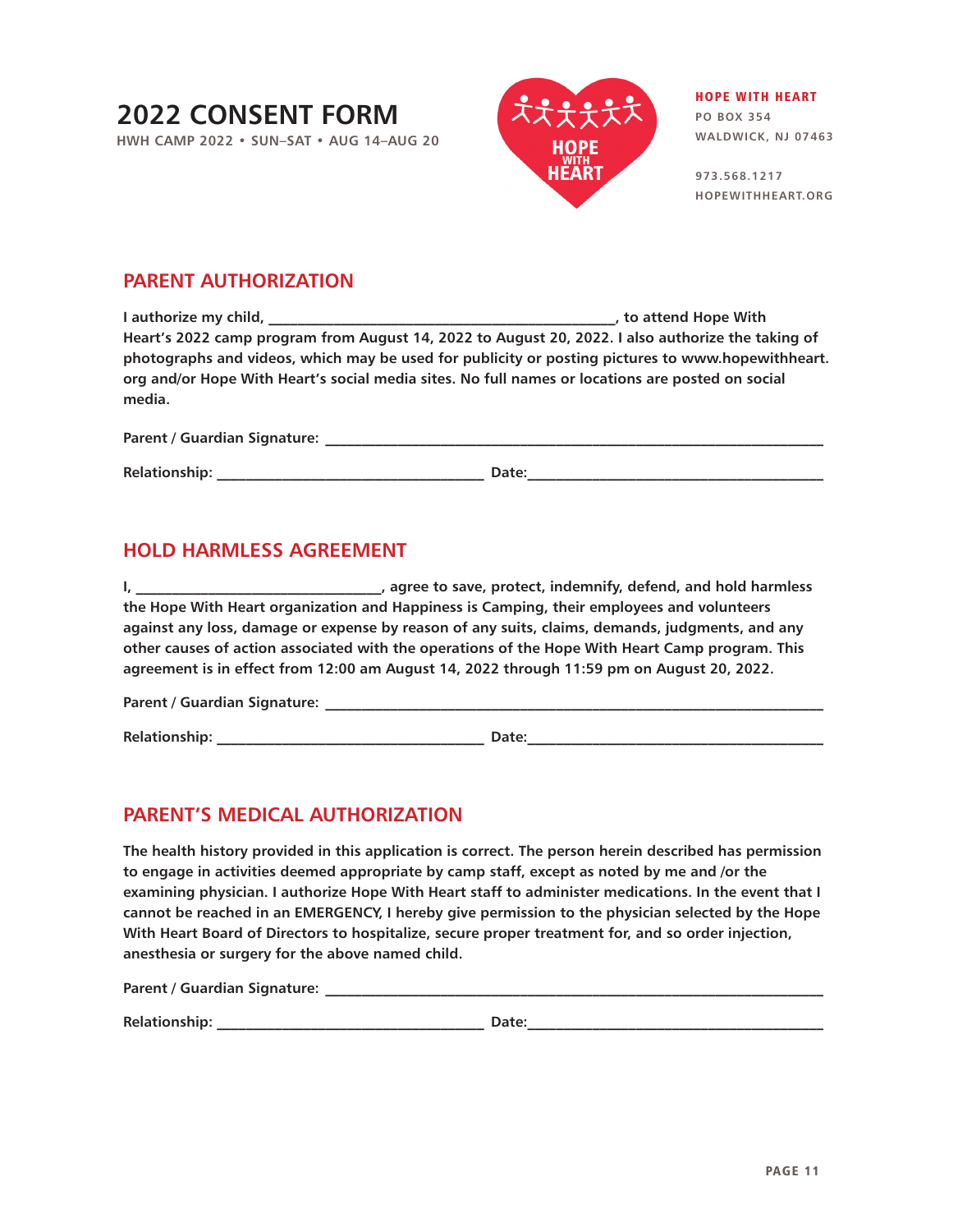# **ABOUT HWH CAMP 2022**

**SUNDAY–SATURDAY • AUGUST 14TH–AUGUST 20TH**

**Program Description for Your Camper's Physician**



HOPE WITH HEART **PO BOX 354 WALDWICK, NJ 07463**

**973.568.1217 HOPEWITHHEART.ORG**

Dear Physician,

Hope With Heart is an annual (medically supervised) recreational and social experience, which provides children with heart problems, ages 7 to 17, an environment of relaxation and fun. Here, with appropriate limitations, children with heart disease discover among their peers that they can safely enjoy moderate physical activity. They are also encouraged to voice the questions they usually cannot ask, share the concerns they must usually hide, and learn to feel the pride and self-respect that is usually beyond their reach.

Hope With Heart is unique because it accepts high-risk children with limited life expectancies. Attendees have encountered a wide range of heart problems, including valve replacements, pacemakers and transplants. All medical aspects are overseen by The Pediatric Center for Heart Disease at Hackensack University Medical Center. We have cardiac care nurses in residence throughout camp.

This seven-day, six-night sleepaway camp is free of charge to families and diverse in many ways. Each new season brings representatives of various races, ethnicity, and creeds. Our campers come primarily from the tri-state area, but there are no geographic restrictions.

For more than 30 years, our philosophy and policy have remained simple: any child with a serious heart problem deserves to enjoy what Hope With Heart can offer.

We are a not for profit organization with a dedicated group of individuals who volunteer their time to provide a true camp experience for these children. We are incorporated in the State of New Jersey with an established Board of Directors and By-Laws. We are classified as a Membership organization, where members consist of all parents and guardians. Members bear no obligation but are invited to attend our annual meeting.

Thank you for helping your patient become a Hope With Heart Camper.

Sincerely,

The Board of Directors Hope With Heart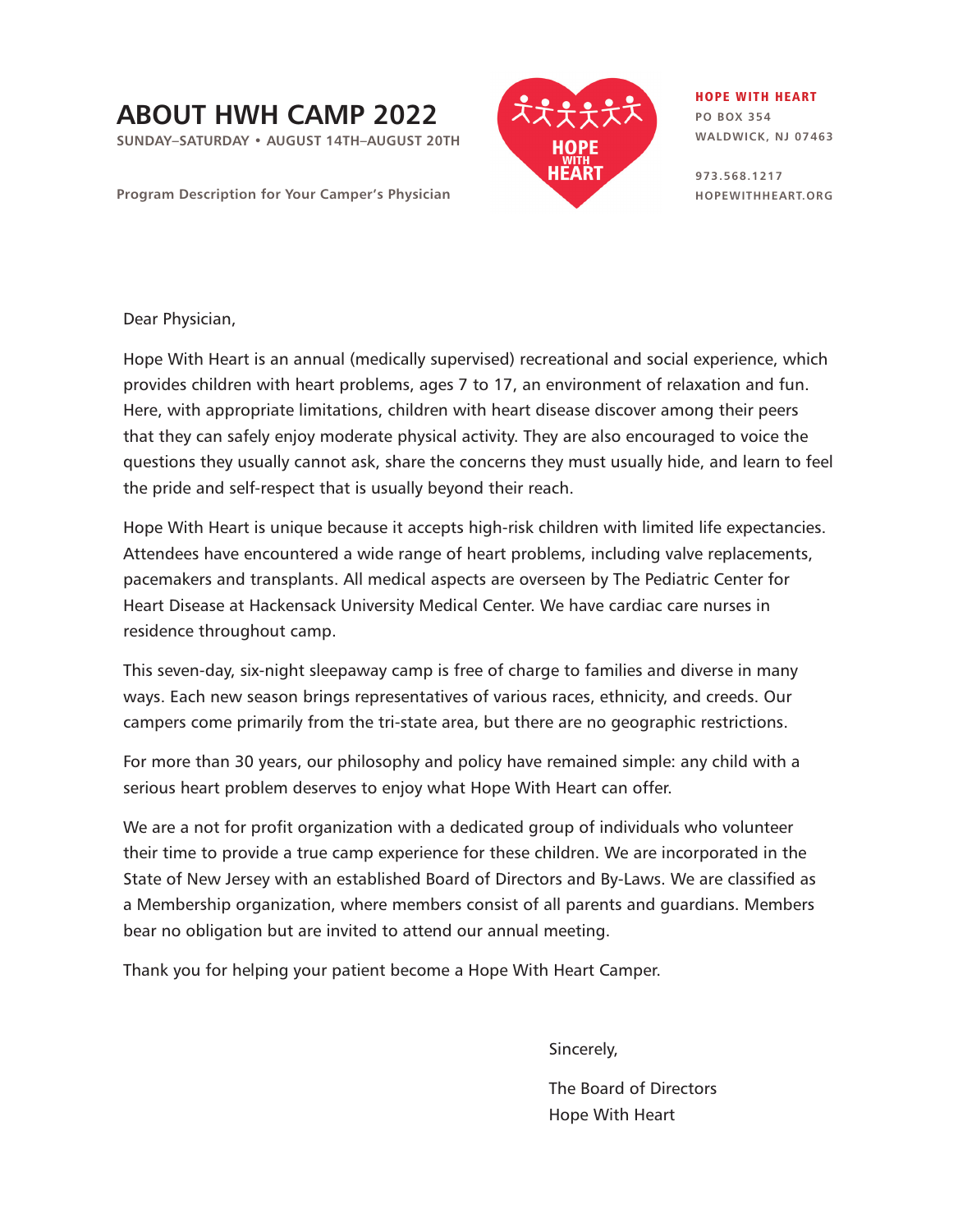

**HWH CAMP 2022 • SUN–SAT • AUG 14–AUG 20**

#### **TO BE COMPLETED BY A LICENSED PHYSICIAN**



#### HOPE WITH HEART **PO BOX 354**

**WALDWICK, NJ 07463**

**973.568.1217 HOPEWITHHEART.ORG**

| <b>Camper Name</b> (first and last): |  |
|--------------------------------------|--|
|--------------------------------------|--|

This examination must be completed within three months of the due date of the application (April 30, 2022). Copies of other examinations performed within the three month period are acceptable if the following is provided:

|                                                                                    |   |           |                    |  |                 | Height: Weight: Blood pressure: 0xygen Saturation Rate: Weight: |                              |
|------------------------------------------------------------------------------------|---|-----------|--------------------|--|-----------------|-----------------------------------------------------------------|------------------------------|
| Please check code below: $S$ = Satisfactory $U$ = Unsatisfactory NE = Not examined |   |           |                    |  |                 |                                                                 |                              |
| S.                                                                                 | U | <b>NE</b> |                    |  |                 |                                                                 |                              |
|                                                                                    |   |           | Abdomen            |  |                 |                                                                 |                              |
|                                                                                    |   |           | Hernia             |  | <b>VISION:</b>  | Left Eye ____________  Right Eye __________                     |                              |
|                                                                                    |   |           | Teeth              |  |                 | Glasses / Contacts?     Yes                                     | l No                         |
|                                                                                    |   |           | Lungs              |  |                 |                                                                 |                              |
|                                                                                    |   |           | <b>Posture</b>     |  | <b>HEARING:</b> | Left Ear _____________  Right Ear __________                    |                              |
|                                                                                    |   |           | <b>Skin</b>        |  |                 |                                                                 | Hearing Aids?     Yes     No |
|                                                                                    |   |           | <b>Extremities</b> |  |                 |                                                                 |                              |
|                                                                                    |   |           |                    |  |                 |                                                                 |                              |
|                                                                                    |   |           |                    |  |                 |                                                                 |                              |
|                                                                                    |   |           |                    |  |                 |                                                                 |                              |
|                                                                                    |   |           |                    |  |                 |                                                                 |                              |
|                                                                                    |   |           |                    |  |                 |                                                                 |                              |
|                                                                                    |   |           |                    |  |                 |                                                                 |                              |



**A copy of an EKG taken after January 1, 2022 must be provided with this application to Hope With Heart by April 30, 2022.**